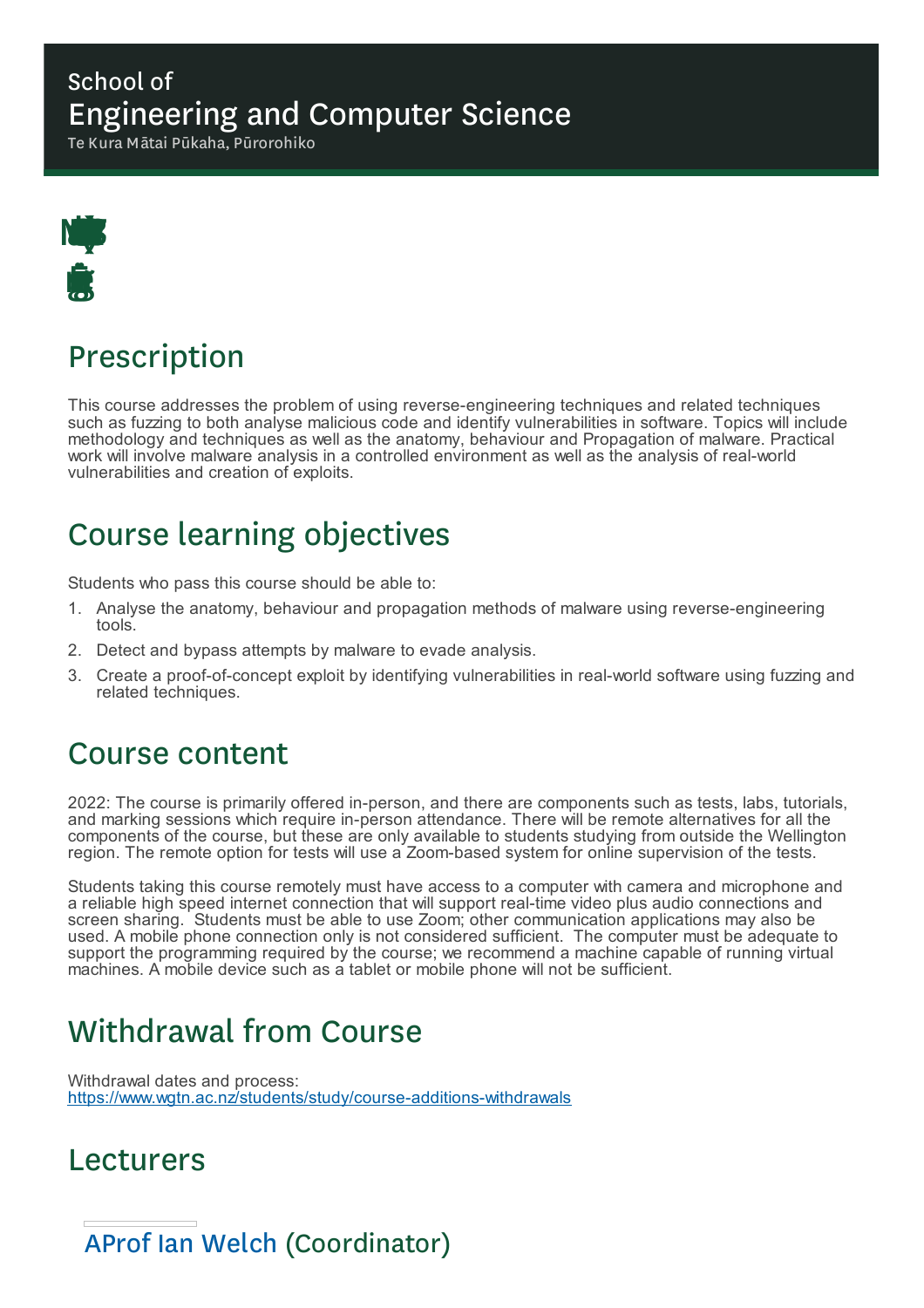

harith.al-sahaf@vuw.ac.nz 04 463 5656

CO 129 Cotton Building (All Blocks), Gate 7, Kelburn Parade, Kelburn

### Teaching Format

This course will be offered in-person and online. For students in Wellington, there will be a combination of in-person components and web/internet based resources. It will also be possible to take the course entirely online for those who cannot attend on campus, with all the components provided in-person also made available online.

Weekly lectures and lab sessions during the whole course. Students will cover the fundamentals of malware analysis and reverse engineering techniques for malware in this context. The final assessment will involve applying a range of these techniques to a problem such as developing a proof-of-concept malware exploit.

## Student feedback

You can view Student course feedback collected for the University courses from the last completed trimester for which feedback was collected

## Dates (trimester, teaching & break dates)

- $\blacksquare$ Teaching: 28 February 2022 - 03 June 2022
- Break: 11 April 2022 24 April 2022
- Study period: 06 June 2022 09 June 2022  $\blacksquare$
- Exam period: 10 June 2022 25 June 2022

### Class Times and Room Numbers

#### **28 February 2022 - 10 April 2022**

- **Tuesday** 11:00 11:50 319, Old Kirk, Kelburn
- **Friday** 11:00 11:50 319, Old Kirk, Kelburn  $\blacksquare$
- **25 April 2022 - 05 June 2022**
- **Tuesday** 11:00 11:50 319, Old Kirk, Kelburn
- **Friday** 11:00 11:50 319, Old Kirk, Kelburn

## Other Classes

We will have online helpdesks from 3.10-4 pm in the weeks prior to the assessment due dates and will share the Zoom link with you during the course.

### Set Texts and Recommended Readings

### Required

*Practical Malware Analysis: The Hands-On Guide to Dissecting Malicious Software* (1st edition) by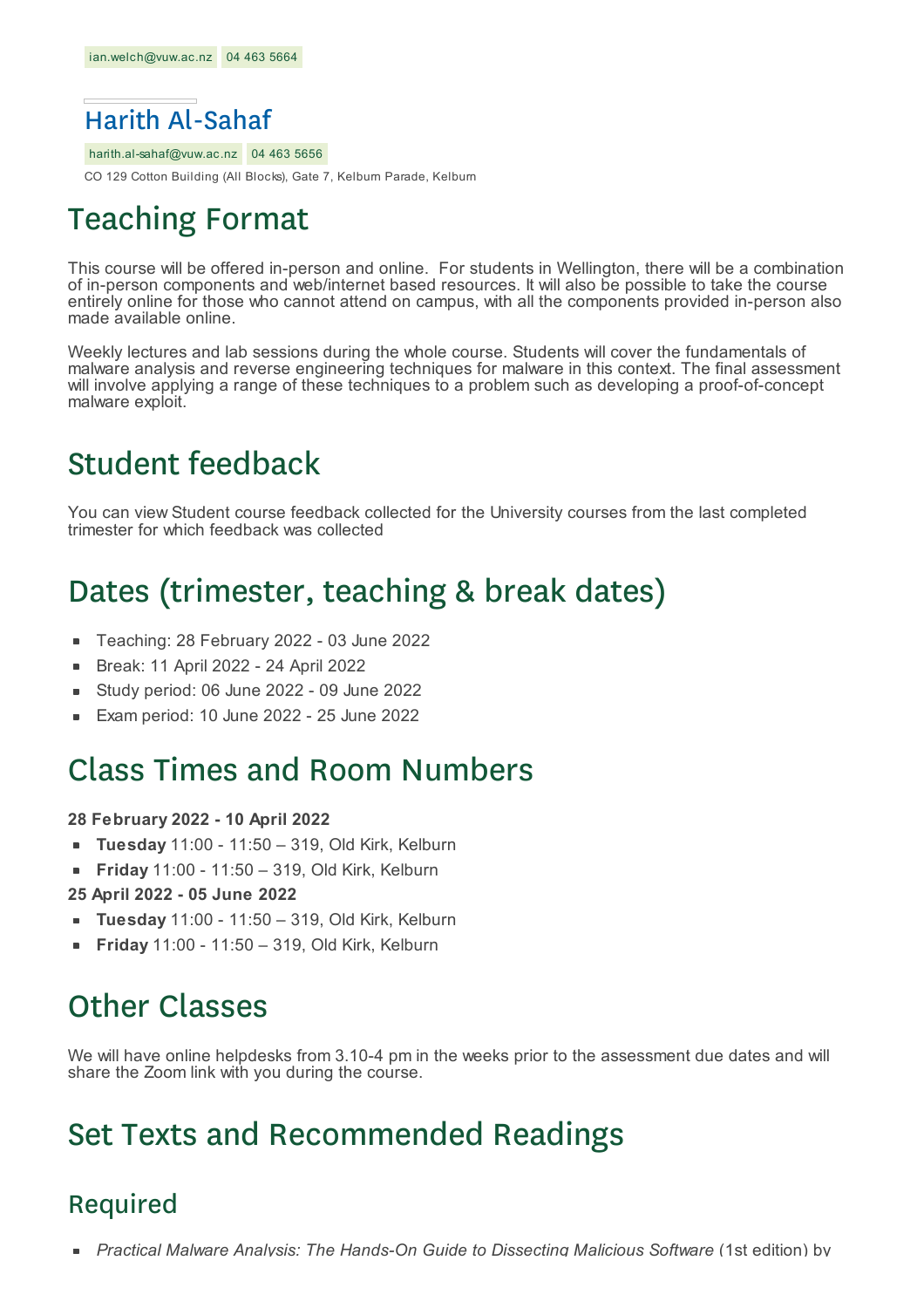*Practical Malware Analysis: The Hands-On Guide to Dissecting Malicious Software* (1st edition) by Michael Sikorski and Andrew Honig - available at no charge via the University O'Reilly online subscription.

### Mandatory Course Requirements

In addition to achieving an overall pass mark of at least 50%, students must:

Achieve at least a "**D**" in the final assignment.

*If you believe that exceptional circumstances may prevent you from meeting the mandatory course requirements, contact the Course Coordinator for advice as soon as possible.*

### Assessment

This is the 2022 assessment scheme.

| Assessment Item            | <b>Due Date or Test Date</b> | CLO(s)     | Percentage |
|----------------------------|------------------------------|------------|------------|
| Assignment one (3 weeks)   | 10th April 2022              | CLO: 1     | 30%        |
| Assignment two (3 weeks)   | 15th May 2022                | CLO: 1,2   | 30%        |
| Assignment three (4 weeks) | 12th June 2022               | CLO: 1,2,3 | 40%        |

#### Penalties

Each student will have 3 "late days" - 72 hours of automatic extension which will be applied to any assignment or assignments during the course, as needed. Please note that these 72 hours are for the whole course, not for each assignment.

The penalty for late work beyond your allocation of "late days" will be a 10% shrinking cap per day after the due date, unless there has been prior negotiation. Shrinking cap reduces the maximum mark per day so after 3 days the maximum mark is 70%(B) but C+ work will receive a C+ grade.

#### Extensions

Individual extensions will only be granted in exceptional personal circumstances, and should be negotiated with the course coordinator before the deadline whenever possible. Documentation (eg, medical certificate) may be required.

#### Submission & Return

All work should be submitted through the ECS submission system, accessible through the course web pages. Marks and comments will be returned through the ECS marking system, also available through the course web pages.

## **Workload**

The student workload for this course is 150 hours.

# Teaching Plan

See https://ecs.wgtn.ac.nz/Courses/CYBR473\_2022T1/LectureSchedule